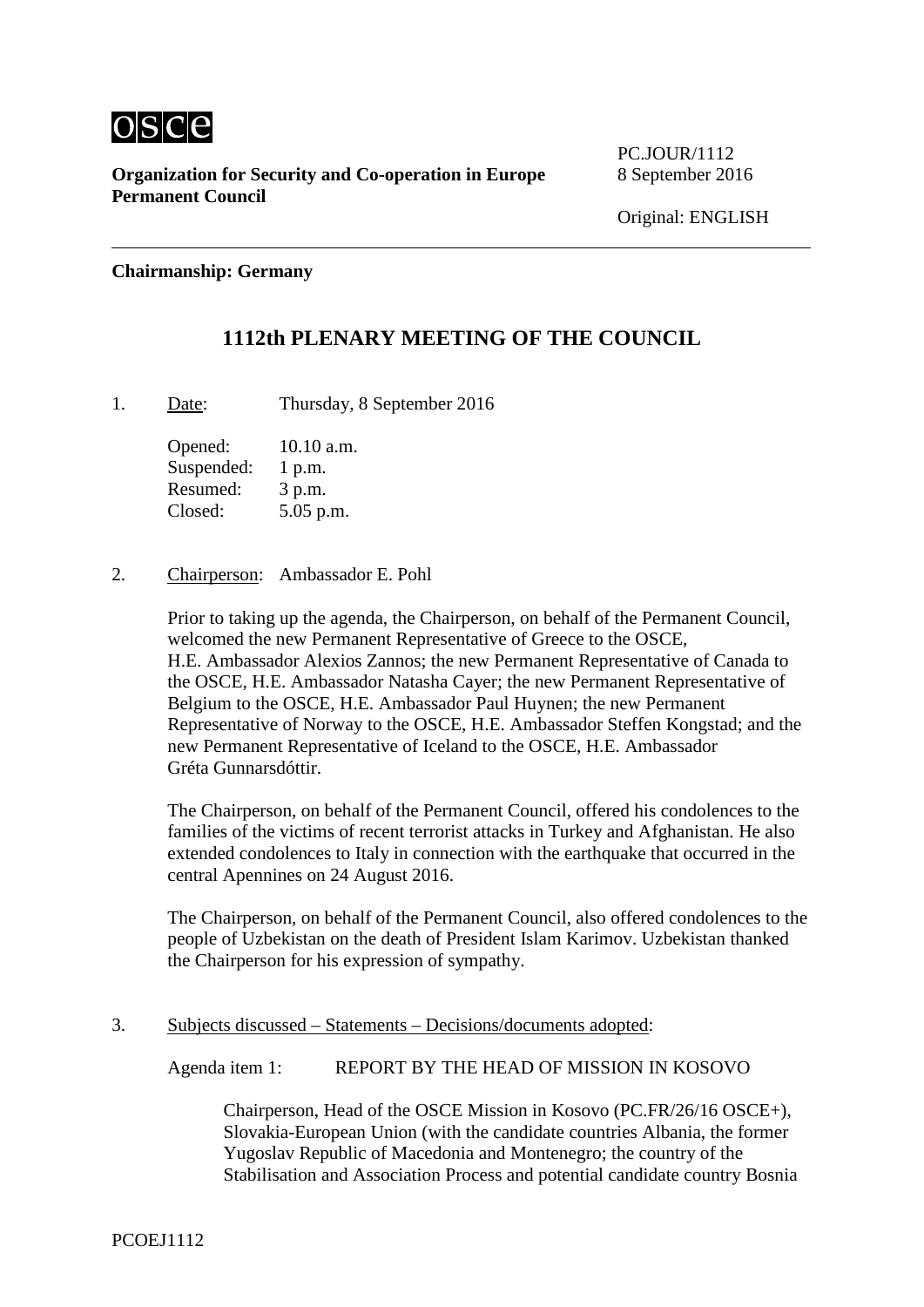and Herzegovina; and the European Free Trade Association countries Iceland and Liechtenstein, members of the European Economic Area, in alignment) (PC.DEL/1292/16), United States of America (PC.DEL/1266/16) (PC.DEL/1289/16), Russian Federation (PC.DEL/1272/16), Turkey (PC.DEL/1265/16 OSCE+), Switzerland (PC.DEL/1296/16 OSCE+), Norway (PC.DEL/1303/16), United Kingdom (also on behalf of Belgium, Croatia, Denmark, Estonia, France, Latvia, Lithuania, the Netherlands, Sweden and Switzerland) (Annex), Spain, Cyprus, Albania (PC.DEL/1300/16), Serbia (PC.DEL/1293/16 OSCE+)

#### Agenda item 2: DECISION ON THE AGENDA FOR THE 2016 HUMAN DIMENSION IMPLEMENTATION MEETING

Chairperson

**Decision**: The Permanent Council adopted Decision No. 1219 (PC.DEC/1219) on the agenda for the 2016 Human Dimension Implementation Meeting, the text of which is appended to this journal.

Georgia (interpretative statement, see attachment to the decision)

Agenda item 3: REVIEW OF CURRENT ISSUES

Chairperson

- (a) *Russia's ongoing aggression against Ukraine and illegal occupation of Crimea*: Ukraine (PC.DEL/1269/16), Slovakia-European Union (with the candidate countries Albania, the former Yugoslav Republic of Macedonia and Montenegro; the country of the Stabilisation and Association Process and potential candidate country Bosnia and Herzegovina; and the European Free Trade Association countries Liechtenstein and Norway, members of the European Economic Area; as well as Georgia, Moldova, San Marino and Ukraine in alignment) (PC.DEL/1288/16), United States of America (PC.DEL/1267/16), Switzerland (PC.DEL/1297/16 OSCE+), Canada (PC.DEL/1301/16 OSCE+), Turkey (PC.DEL/1283/16 OSCE+), Norway (PC.DEL/1302/16)
- (b) *Situation in Ukraine and the need to implement the Minsk agreements*: Russian Federation (PC.DEL/1279/16), Ukraine, United States of America (PC.DEL/1287/16)
- (c) *International Day of the Victims of Enforced Disappearances, observed on 30 August 2016*: Slovakia-European Union (with the candidate countries Albania, the former Yugoslav Republic of Macedonia, Montenegro and Serbia; the country of the Stabilisation and Association Process and potential candidate country Bosnia and Herzegovina; as well as Andorra, Georgia, Moldova, San Marino and Ukraine, in alignment) (PC.DEL/1294/16), United States of America (PC.DEL/1268/16) (PC.DEL/1286/16), Switzerland (also on behalf of Iceland and Norway) (PC.DEL/1298/16 OSCE+), Ukraine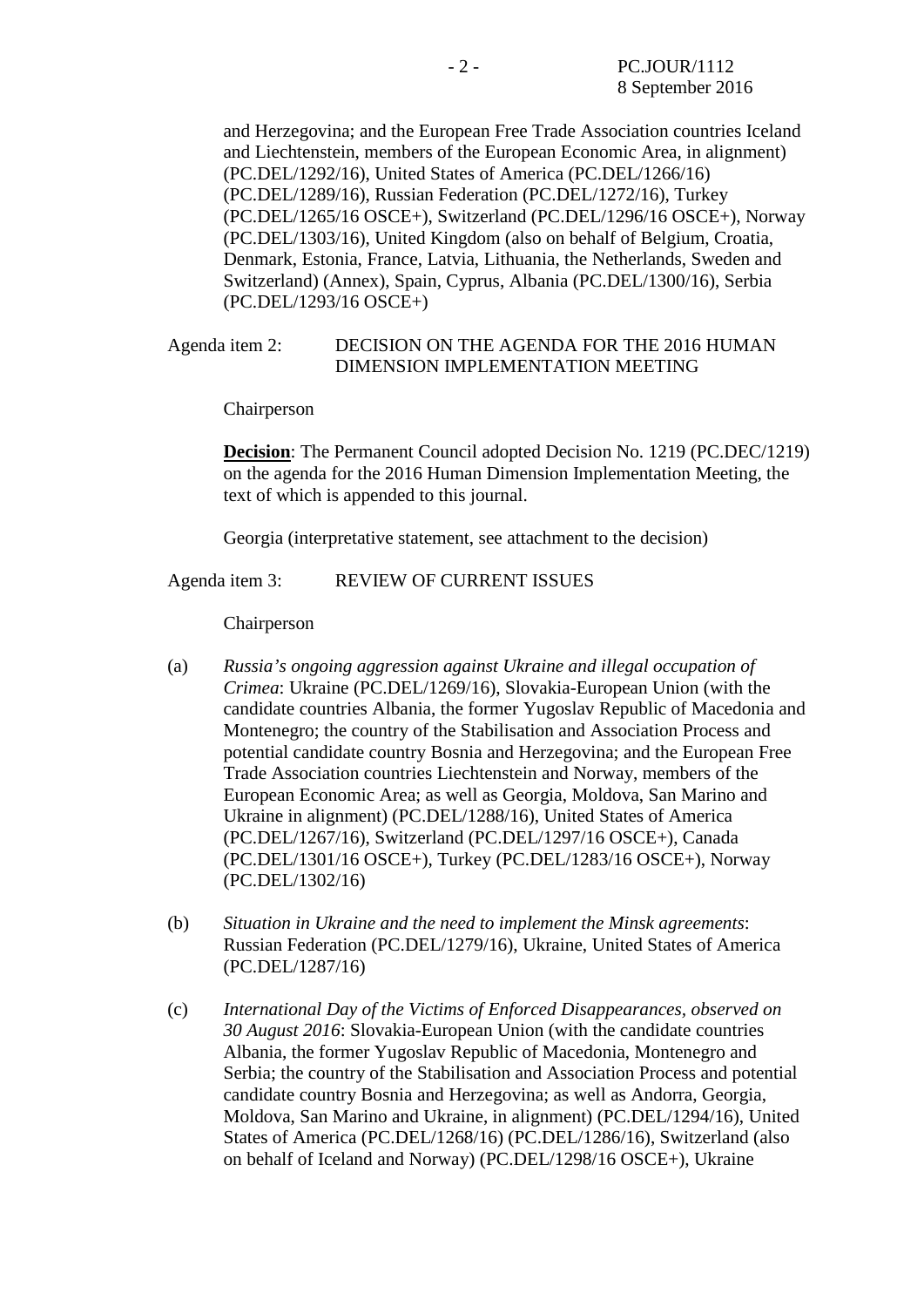(PC.DEL/1270/16 OSCE+), Turkmenistan, Russian Federation (PC.DEL/1274/16)

- (d) *Ongoing concerns about freedom of expression and freedom of the media in Azerbaijan*: United States of America (PC.DEL/1281/16) (PC.DEL/1285/16), Slovakia-European Union (with the candidate countries Albania, the former Yugoslav Republic of Macedonia, Montenegro and Serbia; the country of the Stabilisation and Association Process and potential candidate country Bosnia and Herzegovina; and the European Free Trade Association country Norway, member of the European Economic Area, in alignment) (PC.DEL/1290/16), Azerbaijan (PC.DEL/1273/16 OSCE+)
- (e) *International conference on Building a Nuclear-Weapon-Free World, held in Astana on 29 August 2016*: Kazakhstan (PC.DEL/1282/16 OSCE+), Ukraine
- (f) *Freedom of expression and freedom of association in the Russian Federation*: Ukraine (PC.DEL/1271/16 OSCE+), United States of America (PC.DEL/1280/16) (PC.DEL/1284/16), Slovakia-European Union (with the candidate countries Albania, the former Yugoslav Republic of Macedonia and Montenegro; the country of the Stabilisation and Association Process and potential candidate country Bosnia and Herzegovina; the European Free Trade Association country Norway, member of the European Economic Area; as well as Georgia, Moldova and Ukraine, in alignment) (PC.DEL/1291/16), Russian Federation (PC.DEL/1278/16), Slovakia-European Union, Chairperson
- (g) *Illegal economic and other activities in the occupied territories of Azerbaijan*: Azerbaijan (PC.DEL/1275/16 OSCE+), United States of America (PC.DEL/1295/16), Slovakia-European Union, Germany
- (h) *Non-implementation of commitments to non-use of force by Azerbaijan*: Armenia, Azerbaijan
- (i) *Violations of the rights of persons with disabilities in the context of the 2016 Paralympic Games*: Russian Federation (PC.DEL/1276/16)
- (j) *Ensuring constitutional policing in the United States of America*: United States of America (PC.DEL/1299/16)

#### Agenda item 4: REPORT ON THE ACTIVITIES OF THE CHAIRPERSON-IN-OFFICE

- (a) *Informal meeting of the OSCE Ministers for Foreign Affairs, held in Potsdam, Germany, on 1 September 2016*: Chairperson (CIO.GAL/158/16)
- (b) *Participation of the Special Representative of the Federal Government of Germany for the OSCE Chairmanship in 2016 and the OSCE Secretary General in the meeting of the European Parliament's Committee on Foreign Affairs held in Brussels on 30 August 2016*: Chairperson (CIO.GAL/158/16)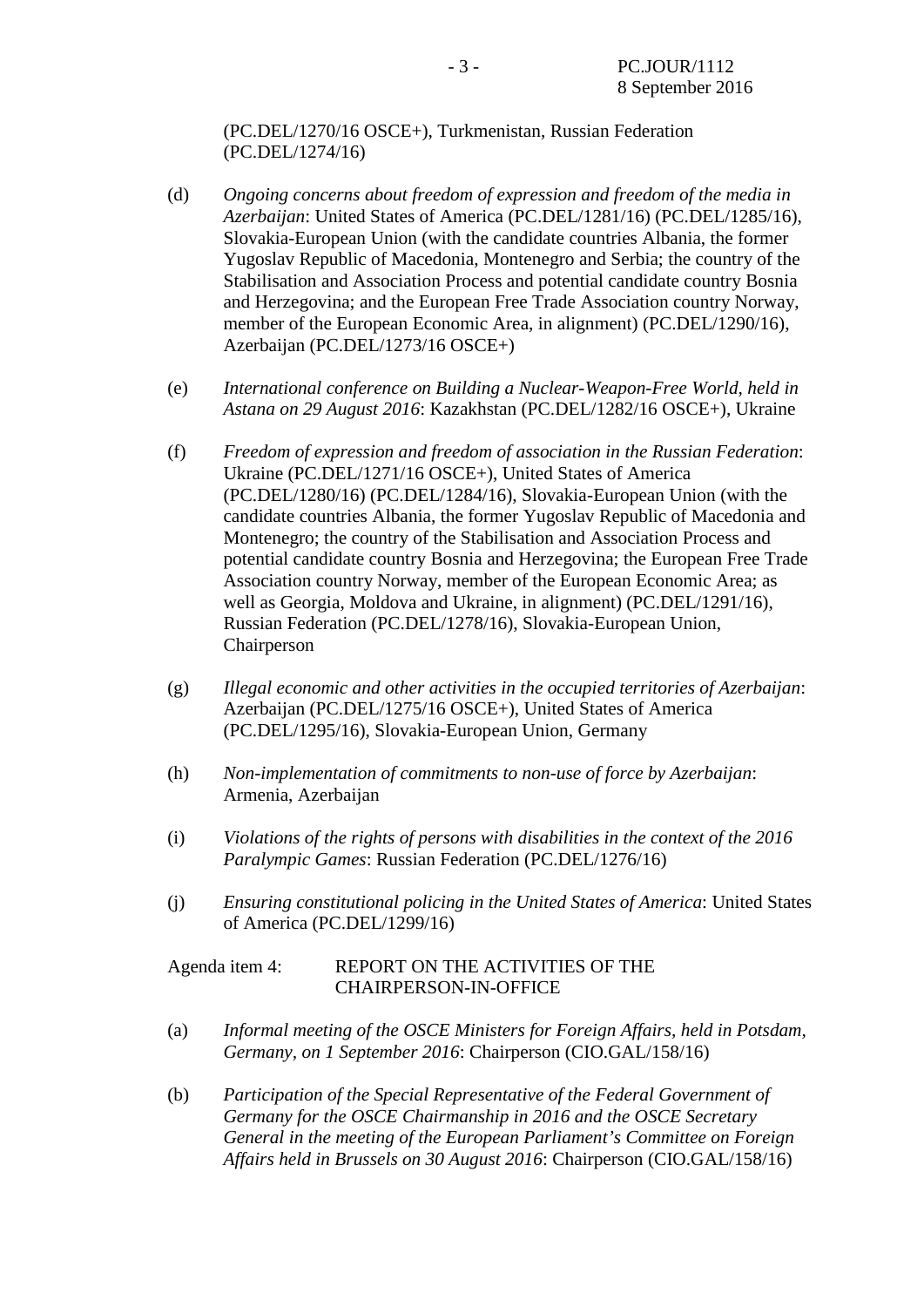- (c) *Meeting between the Special Representative of the Federal Government of Germany for the OSCE Chairmanship in 2016 and the Co-Chairs of the Geneva International Discussions, held in Berlin on 2 September 2016*: Chairperson (CIO.GAL/158/16)
- (d) *Participation of the German Minister of State for Europe, Mr. M. Roth, in the conference "Confronting Anti-Gypsyism – The role of political leaders in countering discrimination, racism, hate crimes and violence against Roma and Sinti Communities", held in Berlin on 6 September 2016*: Chairperson (CIO.GAL/158/16)
- (e) *Participation by the Special Representative of the Federal Government of Germany for the OSCE Chairmanship in 2016 and Ms. Y. Fahimi, State Secretary in the German Federal Ministry of Labour and Social Affairs, in the OSCE high-level conference on Preventing Trafficking in Human Beings for Labour Exploitation in Supply Chains, held in Berlin on 7 and 8 September 2016*: Chairperson (CIO.GAL/158/16)
- (f) *Sixty-ninth meeting of the Ergneti Incident Prevention and Response Mechanism (IPRM), held on 31 August 2016*: Chairperson (CIO.GAL/158/16)

Agenda item 5: REPORT OF THE SECRETARY GENERAL

- (a) *Announcement of the distribution of a written report of the Secretary General (SEC.GAL/137/16 OSCE+)*: Director of the Office of the Secretary General
- (b) *Participation of the Secretary General in the 2016 Bled Strategic Forum, held in Bled, Slovenia, on 5 and 6 September 2016*: Director of the Office of the Secretary General (SEC.GAL/137/16 OSCE+)
- (c) *Address by the Secretary General to the European Parliament's Committee on Foreign Affairs, delivered in Brussels on 30 August 2016*: Director of the Office of the Secretary General (SEC.GAL/137/16 OSCE+)
- (d) *Participation of the Secretary General on 28 and 29 August 2016 in the European Forum Alpbach, held in Alpbach, Austria*: Director of the Office of the Secretary General (SEC.GAL/137/16 OSCE+)
- (e) *Visit to Turkey by the leadership of the OSCE Parliamentary Assembly and the Director of the Office of the Secretary General from 15 to 17 August 2016*: Director of the Office of the Secretary General (SEC.GAL/137/16 OSCE+)
- (f) *Fifth annual meeting of the OSCE Early Warning Focal Point Network, held in Vienna from 5 to 7 September 2016*: Director of the Office of the Secretary General (SEC.GAL/137/16 OSCE+)
- (g) *Regional meeting of heads of field operations in Eastern Europe, held in Chisinau on 2 September 2016*: Director of the Office of the Secretary General (SEC.GAL/137/16 OSCE+)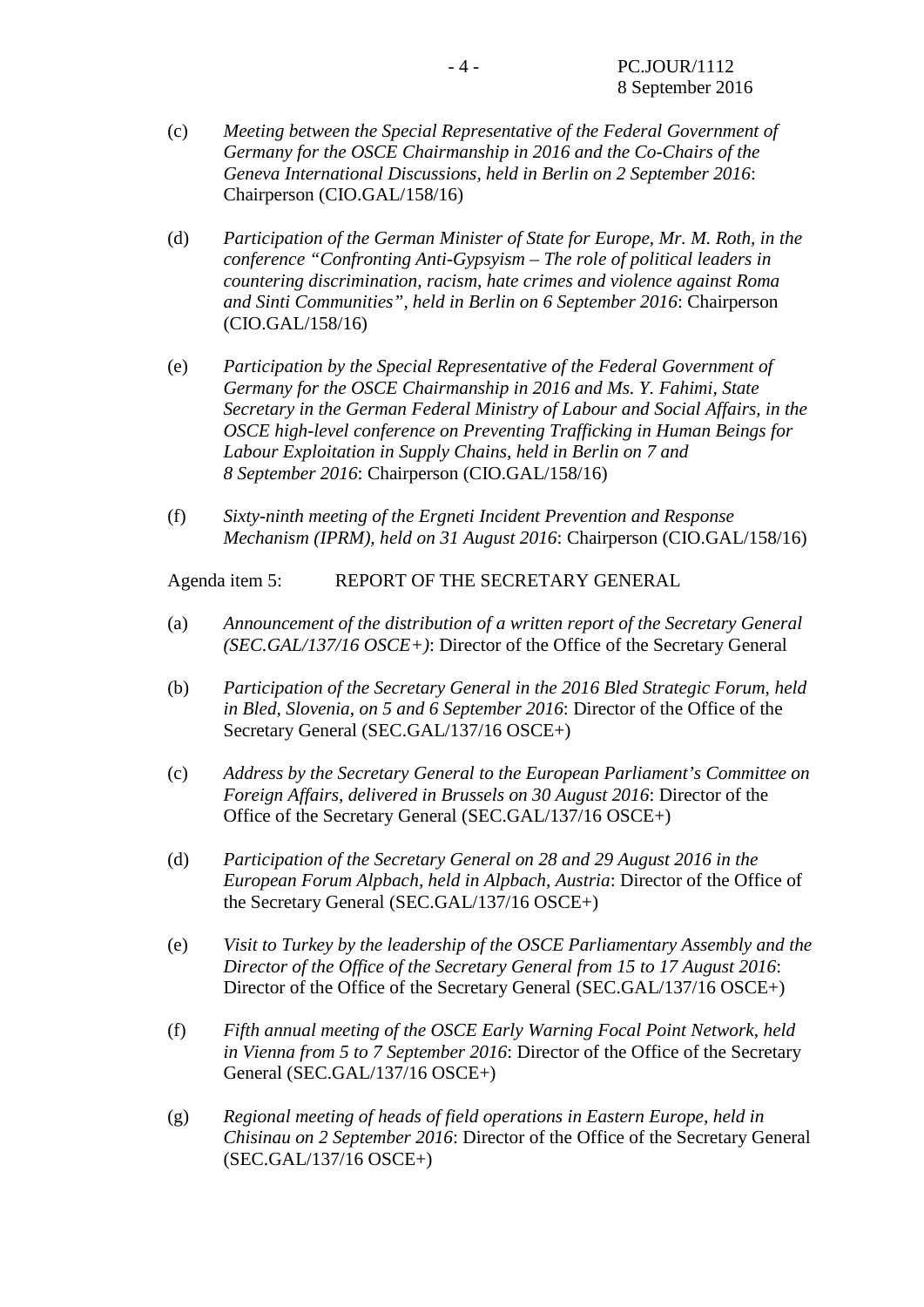- (h) *Expert meeting on fostering co-operation in combating corruption and money laundering, held in Vienna on 5 and 6 September 2016*: Director of the Office of the Secretary General (SEC.GAL/137/16 OSCE+)
- (i) *OSCE high-level conference on Preventing Trafficking in Human Beings for Labour Exploitation in Supply Chains, held in Berlin on 7 and 8 September 2016*: Director of the Office of the Secretary General (SEC.GAL/137/16 OSCE+)
- (j) *Visit to eastern Ukraine by the Special Representative and Co-ordinator for Combating Trafficking in Human Beings from 1 to 5 August 2016*: Director of the Office of the Secretary General (SEC.GAL/137/16 OSCE+)

Agenda item 6: ANY OTHER BUSINESS

- (a) *Announcement of the distribution of a letter by the Chairperson on the selection process for the appointment of the OSCE High Commissioner on National Minorities (CIO.GAL/157/16 Restr.)*: Chairperson
- (b) *Forum on capital punishment in the United States of America, to be held on 9 September 2016*: United States of America
- (c) *Early political elections in San Marino, to be held on 20 November 2016*: San Marino (PC.DEL/1277/16 OSCE+)
- (d) *Parliamentary elections in Romania, to be held on 11 December 2016*: Romania
- (e) *Response by the United Kingdom to the OSCE/ODIHR Election Expert Team Final Report on the general election held on 7 May 2015*: United Kingdom

#### 4. Next meeting:

Tuesday, 4 October 2016, at 3 p.m., in the Neuer Saal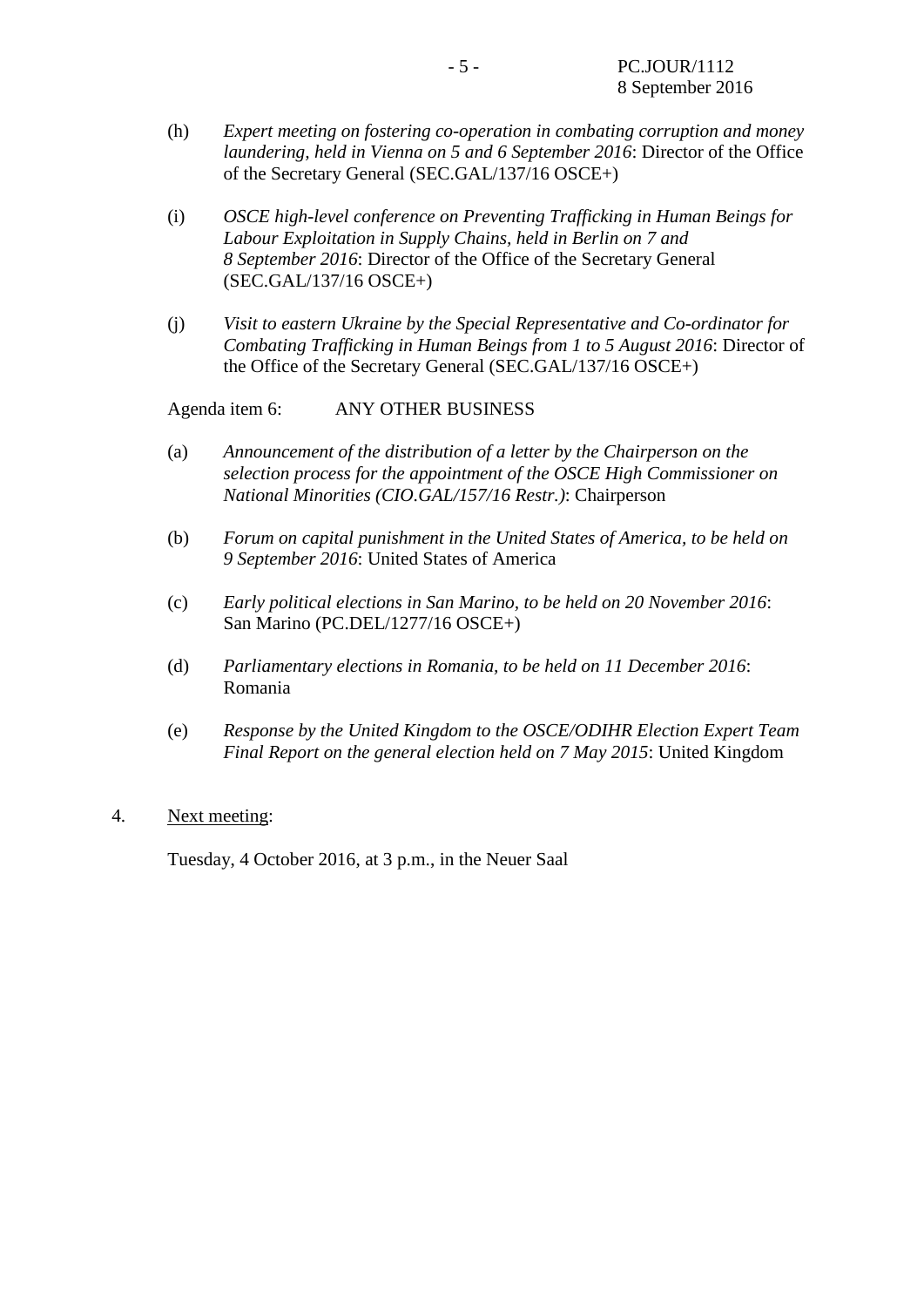

**Organization for Security and Co-operation in Europe** 8 September 2016<br>**Permanent Council** Annex **Permanent Council** 

PC.IOUR/1112

Original: ENGLISH

**1112th Plenary Meeting** PC Journal No. 1112, Agenda item 1

# **STATEMENT BY THE DELEGATION OF THE UNITED KINGDOM**

Mr. Chairperson,

I am delivering this statement in my national capacity, and on behalf of Belgium, Croatia, Denmark, Estonia, France, Latvia, Lithuania, the Netherlands, Sweden and Switzerland.

Mr. Chairperson,

We greatly appreciate the work done by the OSCE Mission in Kosovo (OMiK), which carries out the weighty task of helping the Kosovo authorities to strengthen their institutions, and thank wholeheartedly Ambassador Jean-Claude Schlumberger for his excellent work during the last four years.

We welcome the fact that the Mission is adapting its activities to the needs of Kosovo.

In this regard we hope that it may be possible in future for interaction between participating States and technical representatives of the Kosovo administrations that co-operate with OMiK. We look forward to discussing options with Ambassador Jan Braathu and all participating States when Ambassador Braathu will report to the Permanent Council for the first time in his new capacity as OSCE Head of Mission in Kosovo.

I would be grateful if you could attach this statement to the journal of the day. Thank you.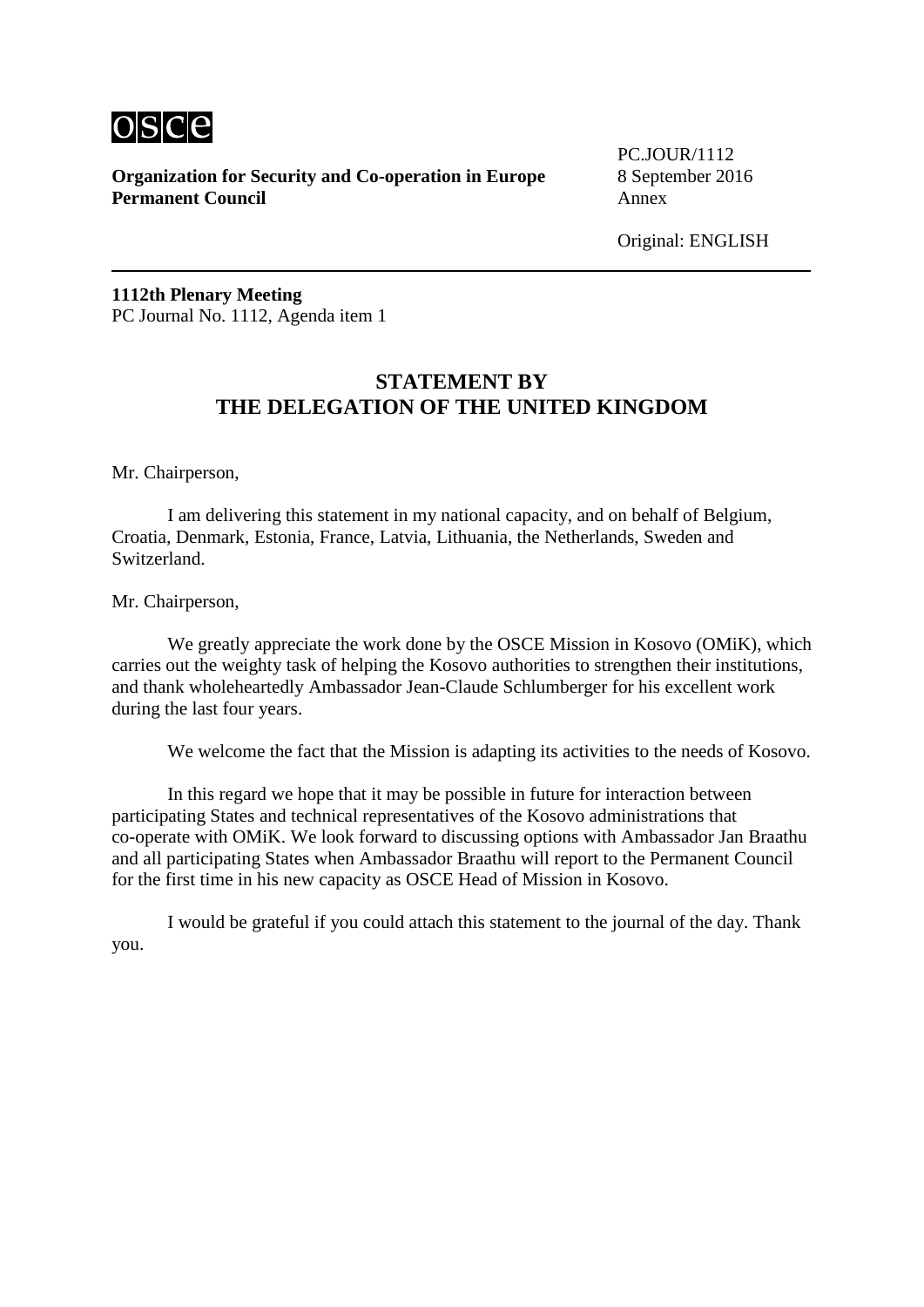

**Organization for Security and Co-operation in Europe** 8 September 2016 **Permanent Council**

PC.DEC/1219

Original: ENGLISH

**1112th Plenary Meeting** PC Journal No. 1112, Agenda item 2

# **DECISION No. 1219 AGENDA FOR THE 2016 HUMAN DIMENSION IMPLEMENTATION MEETING**

The Permanent Council,

Recalling Decision No. 476 (PC.DEC/476) of 23 May 2002 on the modalities for OSCE meetings on human dimension issues,

Further recalling the provisions of the Helsinki Document 1992, Chapter I and Chapter VI, paragraph 9,

Recalling also its Decision No. 1218 (PC.DEC/1218) of 28 July 2016 on the dates and topics for the second part of the 2016 Human Dimension Implementation Meeting,

Decides to adopt the agenda for the 2016 Human Dimension Implementation Meeting as set out in the annex.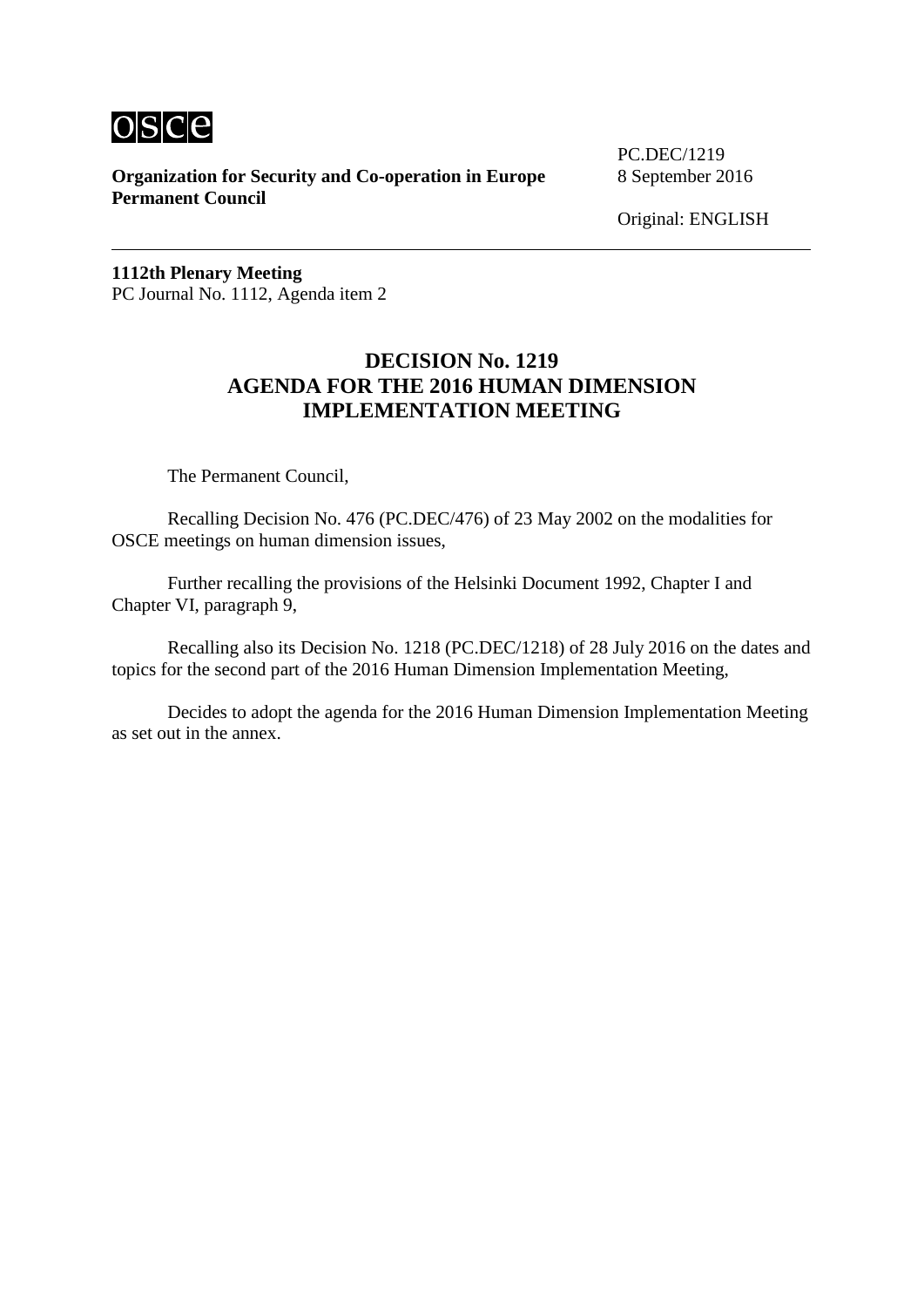PC.DEC/1219 8 September 2016 Annex

# **AGENDA FOR THE 2016 HUMAN DIMENSION IMPLEMENTATION MEETING**

Warsaw, 19 to 30 September 2016

#### **Monday, 19 September 2016**

| 10 a.m. $-1$ p.m. | Opening plenary session                                                                                                                             |
|-------------------|-----------------------------------------------------------------------------------------------------------------------------------------------------|
| $1-3$ p.m.        | <b>Break</b>                                                                                                                                        |
| $3-6$ p.m.        | Working session 1: Democratic institutions, including address by the<br>Director of the OSCE Office for Democratic Institutions and Human<br>Rights |

#### **Tuesday, 20 September 2016**

| $10$ a.m. $-1$ p.m. | Working session 2 (specifically selected topic): The international<br>covenants on human rights and their importance for the OSCE human<br>dimension             |
|---------------------|------------------------------------------------------------------------------------------------------------------------------------------------------------------|
| $1-3$ p.m.          | <b>Break</b>                                                                                                                                                     |
| $3-6$ p.m.          | Working session 3 (specifically selected topic): The international<br>covenants on human rights and their importance for the OSCE human<br>dimension (continued) |

### **Wednesday, 21 September 2016**

| 10 a.m. $-1$ p.m. | Working session 4 (specifically selected topic): Freedom of assembly<br>and association             |
|-------------------|-----------------------------------------------------------------------------------------------------|
| $1-3$ p.m.        | <b>Break</b>                                                                                        |
| $3-6$ p.m.        | Working session 5 (specifically selected topic): Freedom of assembly<br>and association (continued) |

### **Thursday, 22 September 2016**

| $10$ a.m. $-1$ p.m. | Working session 6: Fundamental freedoms I, including address by the |
|---------------------|---------------------------------------------------------------------|
|                     | OSCE Representative on Freedom of the Media                         |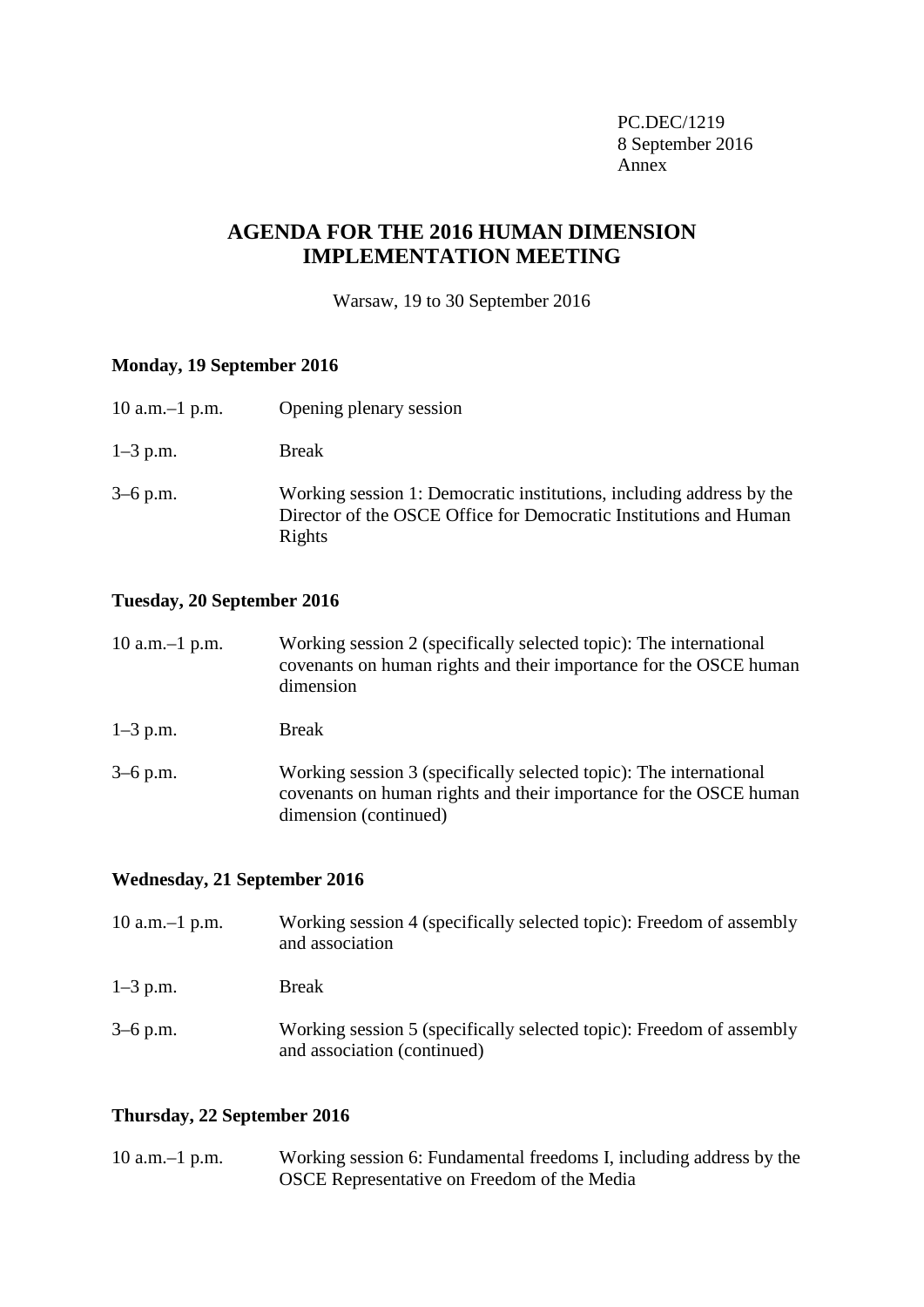| $1-3$ p.m. | <b>Break</b>                                                                                                                                                                    |
|------------|---------------------------------------------------------------------------------------------------------------------------------------------------------------------------------|
| $3-6$ p.m. | Working session 7: Humanitarian issues and other commitments,<br>including address by the OSCE Special Representative/Co-ordinator<br>for Combating Trafficking in Human Beings |

#### **Friday, 23 September 2016**

| 10 a.m. $-1$ p.m. | Working session 8: Rule of law I  |
|-------------------|-----------------------------------|
| $1-3$ p.m.        | <b>Break</b>                      |
| $3-6$ p.m.        | Working session 9: Rule of law II |

#### **Monday, 26 September 2016**

| 10 a.m. $-1$ p.m. | Working session 10: Tolerance and non-discrimination I, including<br>address by the OSCE High Commissioner on National Minorities                                                                                                                       |
|-------------------|---------------------------------------------------------------------------------------------------------------------------------------------------------------------------------------------------------------------------------------------------------|
| $1 - 3$ p.m.      | <b>Break</b>                                                                                                                                                                                                                                            |
| $3-6$ p.m.        | Working session 11: Tolerance and non-discrimination I (continued),<br>including prevention and responses to hate crimes in the OSCE area,<br>and combating racism, xenophobia and discrimination, also focusing<br>on intolerance on religious grounds |

### **Tuesday, 27 September 2016**

| 10 a.m. $-1$ p.m. | Working session 12: Fundamental freedoms I (continued), including<br>freedom of thought, conscience, religion or belief |
|-------------------|-------------------------------------------------------------------------------------------------------------------------|
| $1-3$ p.m.        | <b>Break</b>                                                                                                            |
| $3-6$ p.m.        | Working session 13: Fundamental freedoms II, including freedom of<br>movement                                           |

### **Wednesday, 28 September 2016**

10 a.m.–1 p.m. Working session 14: Tolerance and non-discrimination II, including ensuring equal opportunity for women and men in all spheres in life, including through implementation of the OSCE Action Plan for the Promotion of Gender Equality

| $1-3$ p.m. | <b>Break</b> |
|------------|--------------|
|            |              |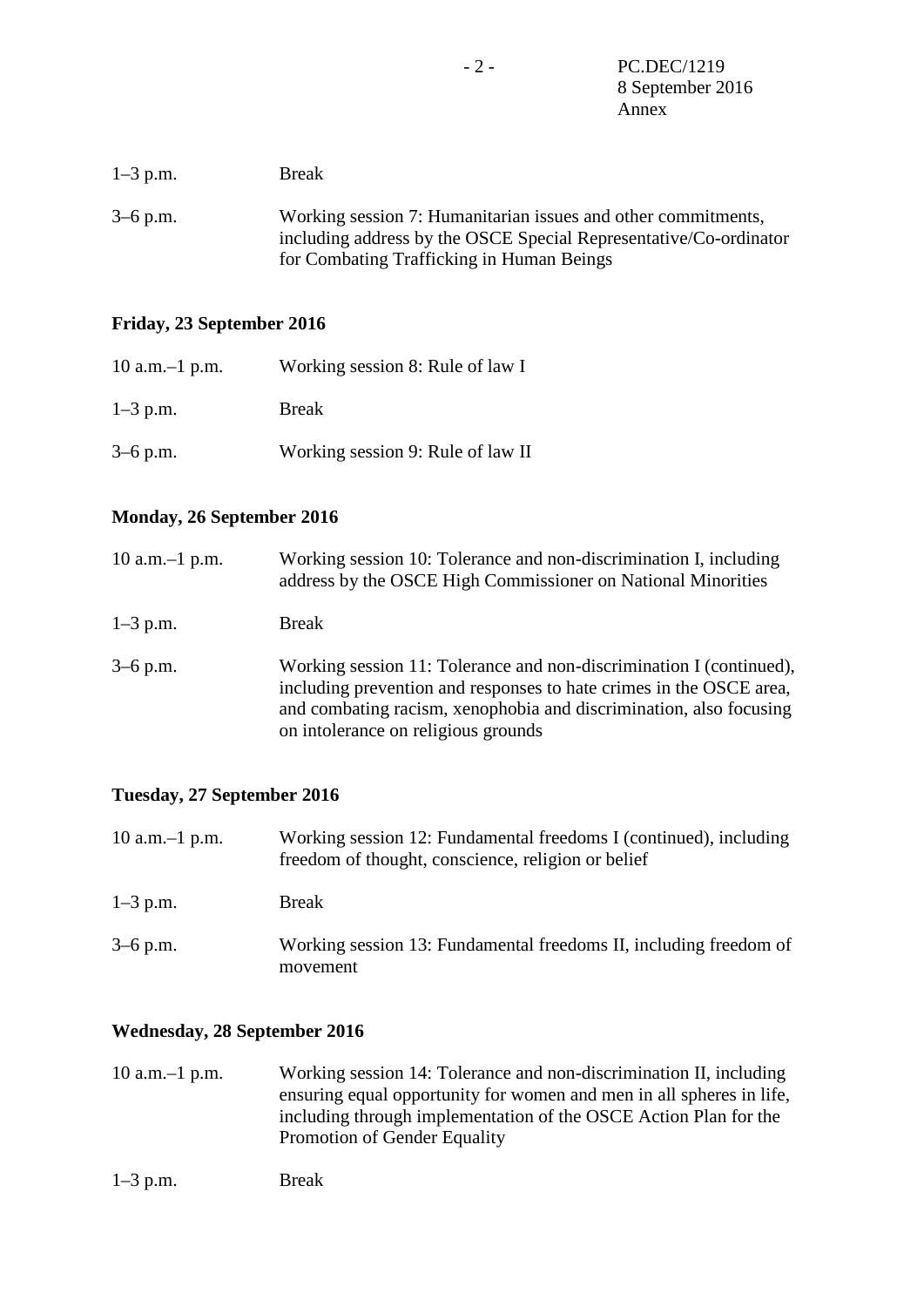3–6 p.m. Working session 15: Tolerance and non-discrimination II (continued), including Roma and Sinti issues, including implementation of the OSCE Action Plan on Improving the Situation of Roma and Sinti

#### **Thursday, 29 September 2016**

| 10 a.m. $-1$ p.m. | Working session 16 (specifically selected topic): Rights of the child                |
|-------------------|--------------------------------------------------------------------------------------|
| $1-3$ p.m.        | Break                                                                                |
| $3-6$ p.m.        | Working session 17 (specifically selected topic): Rights of the child<br>(continued) |

#### **Friday, 30 September 2016**

10 a.m.–1 p.m. Working session 18: Discussion of human dimension activities (with special emphasis on project work)

> Closing reinforced plenary session (reinforced by the participation of human rights directors, OSCE ambassadors and heads of OSCE institutions):

- Any other business
- Closing of the meeting